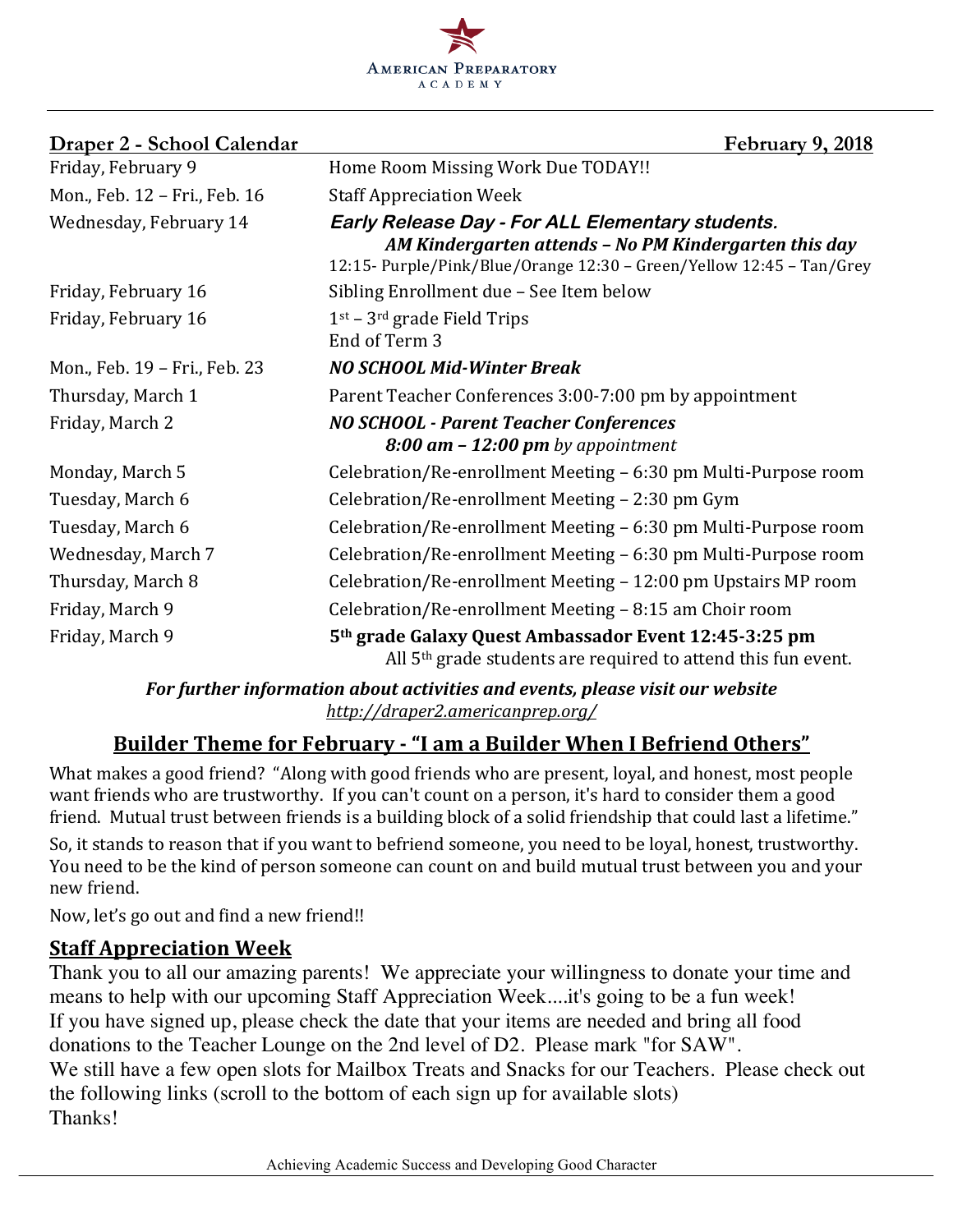

Mailbox Treat Sign Up: http://www.signupgenius.com/go/4090a45abac23a1ff2-staff2 Daily Snacks for Break Room Sign Up: http://www.signupgenius.com/go/4090a45abac23a1ff2-staff3

### **January Builders – I am a Builder When I Work Diligently**

Mrs. Martir – Tiara Lee Mrs. Elliott - Angelina Suh Mrs. Hooton-AMK – Ollie Rasmussen Ms. Guziak - Peter Friedli Mrs. Bailey-AMK – Ben Burrup Mrs. Hyer - Eli Mukhar Mrs. Hooton-PMK – Finn Cheney Mrs. Lawrence - Lorelei Hawes Mrs. Bailey-PMK - Sophie Cloward Mrs. Sandhu - Yeleny Gomez Ms. Bodtcher – Mason Tuft Mrs. Bodily – Bridget Christensen Ms. Callister - Cheyenne Archuleta Ms. Chappell - Isaac Hardy Mrs. Dayberry – Eden Maxwell Mrs. Erickson - Dylan Garzon Mrs. Henry – Kennedy Nani Ms. Gray - Sultan Salahat Mrs. Davis – Giovanni Franco New York Channel Mrs. Hall – Namona Wilson Mrs. Foster – Serenity Nguyen Ms. McGrath - Sydney Rawlings Mrs. Glad – Ananya Pallinti Mrs. Beal - James Lawrence Ms. Robinson – Jared Maxfield Music Clayton - Savannah Egli Mrs. Stanford – Austin Roy Mrs. Cox - Vickie Chen Mrs. Gow – Hrishi Musigumpala Mr. Henderson - Benjamin Carter Ms. Bohls – Eliza Ward Ms. Larsen - Fernando Sabata Mrs. Herrera – Shriman Narayanan **Inggraman Company** Upper Staff Builder - Mrs. Lawrence Mrs. Madsen - Sashwath Narayanan Mrs. Strong - Adilene Velazquez Mrs. Wanner - Adelyn Higby Lower Staff Builder - Ashley Glad Special Presentation - Rory Moore

### **Spelling Bee Results**

During the week of January 22<sup>nd</sup>, individual classroom Spelling Bees were held. One winner from each classroom, had the opportunity to participate in our schoolwide Spelling Bees this week. The top three contestants, from the  $4<sup>th</sup> - 6<sup>th</sup>$  grade Spelling Bee, will advance to our District Spelling Bee to be held on Tuesday, March 13<sup>th</sup> at the Draper 1 campus.

**CONGRATULATIONS** to the following students who are headed to the District Bee -**ANNA STEWART - 1ST PLACE KYLE BERGQUIST - 2ND PLACE SAATHVIK PAI - 3RD PLACE** 

**CONGRATULATIONS** to our 1<sup>st</sup> – 3<sup>rd</sup> grade student winners – **Sushmita Venkatesh – 1ST PLACE Vaishnavi Kothamasu – 2ND PLACE Tanisha Chavan & Jude Suh - TIE for 3RD PLACE**

Ms. Bodtcher – Esti Gygi National Mrs. Elliott - Ammon Krebs Ms. Callister - Noah Ludwig Ms. Guziak - Yashvi Bhagat Mrs. Dayberry – Hridaan Lala Mrs. Hyer – Ejoon Song<br>Mrs. Henry – Vedha Jaiganesh Mrs. Lawrence – Presley

Mrs. Lawrence – Presley Markham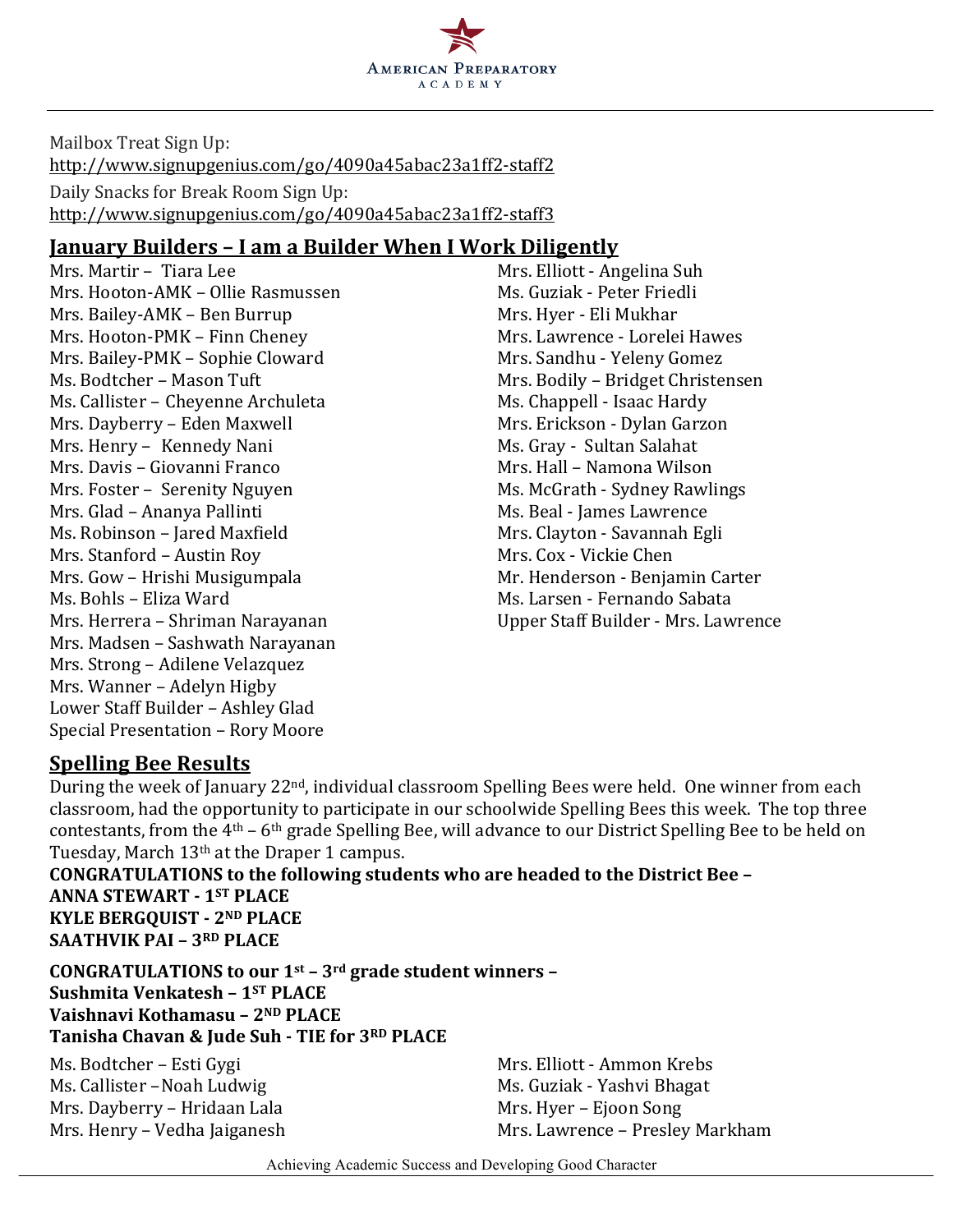

Mrs. Foster – Claire Olafsson Mrs. Bodily – Shayla Koncurat Mrs. Glad – Anika Rajeev Ms. Chappell - Kyle Bergquist Ms. Robinson – Jude Suh Mrs. Erickson - Harsha Jaiganesh Mrs. Stanford – Arush Patel Ms. Gray - Nate Coleman Mrs. Gow – Furmaan Tib Mrs. Hall – Manan Chadda Ms. Bohls – Michelle Tuitahi Ms. McGrath - Jack Jensen Mrs. Herrera – Om Sanghvi Ms. Beal - Aniqah Islam Mrs. Strong – Sushmita Venkatesh Mrs. Cox - Anna Stewart Mrs. Wanner – Justin Farr Mr. Henderson - Claire Clayton

Mrs. Davis – Tanisha Chavan Mrs. Sandhu - Khyati Akkiraju Mrs. Madsen – Vaishnavi Kothamasu Mrs. Clayton-**Tie**-Andrew Ludwig & Saathvik Pai Ms. Larsen - Akhil Sundar

### **Science Fair**

The 6th grade Science Fair on Friday, Jan. 26 was a huge success. The students' projects were IMPRESSIVE, the parents were AMAZING, and *Mrs. Foster* organized and worked long hours to prepare for the event. She is ON FIRE. The 6th grade team is so proud of the hard work involved and want to congratulate all who participated.

#### **Winners of the 6th grade APA DRA 2 Science Fair 2018 & Advancing- (to district fair)**

1<sup>st</sup>- Krithika Parsawar- Spice it up! Or not? 2<sup>nd</sup>- Grace Warner- Potty Problems 3<sup>rd</sup>- Perry Buxton- Insulation and Thermal Differentials **Also Advancing- (to district fair)** Gavin Higby- Air Vortex Cannons Cynthia Benuzillo- What Truss to Trust Saathvik Pai- Acceleration of Melting Ice

#### **Honorable Mention-**

| Brayden Archuleta | Andrew Ludwig | Hudson Slaugh          |
|-------------------|---------------|------------------------|
| Gideon Brown      | Alex Neibaur  | <b>Allison Stewart</b> |
| Benjamin Carter   | Wesley Reeves | Annalynn Stewart       |
| Abbie Williams    |               |                        |

#### **Carpool Corner**

It is that time of the year when the morning sun rises earlier and earlier. It is now rising in the middle of morning carpool. So, help us keep our students safe: get out your sunglasses, put down your visor, and drive slowly through our pedestrian drop-off and pick-up zones. Thank you for your extra patience and diligence during carpool. It keeps everything safer and helps keep the flow going. Carpool tip of the week: Have your students ready to get out of the car on their own during morning drop-off. When drivers get out of the car, it backs up the drop-off zone. Thank you for being considerate.

### Lost and Found Items

Our Lost and Found is growing!! Please come and take a look at the items located on the hanging racks and bins located both upstairs by the office and downstairs across from the main office. If you don't see what you're looking for, check with the Front Office (downstairs). We will donate the left-over items to charity. We want you to pick up any items that could be yours before we continue on with our process. Thank you!!

Achieving Academic Success and Developing Good Character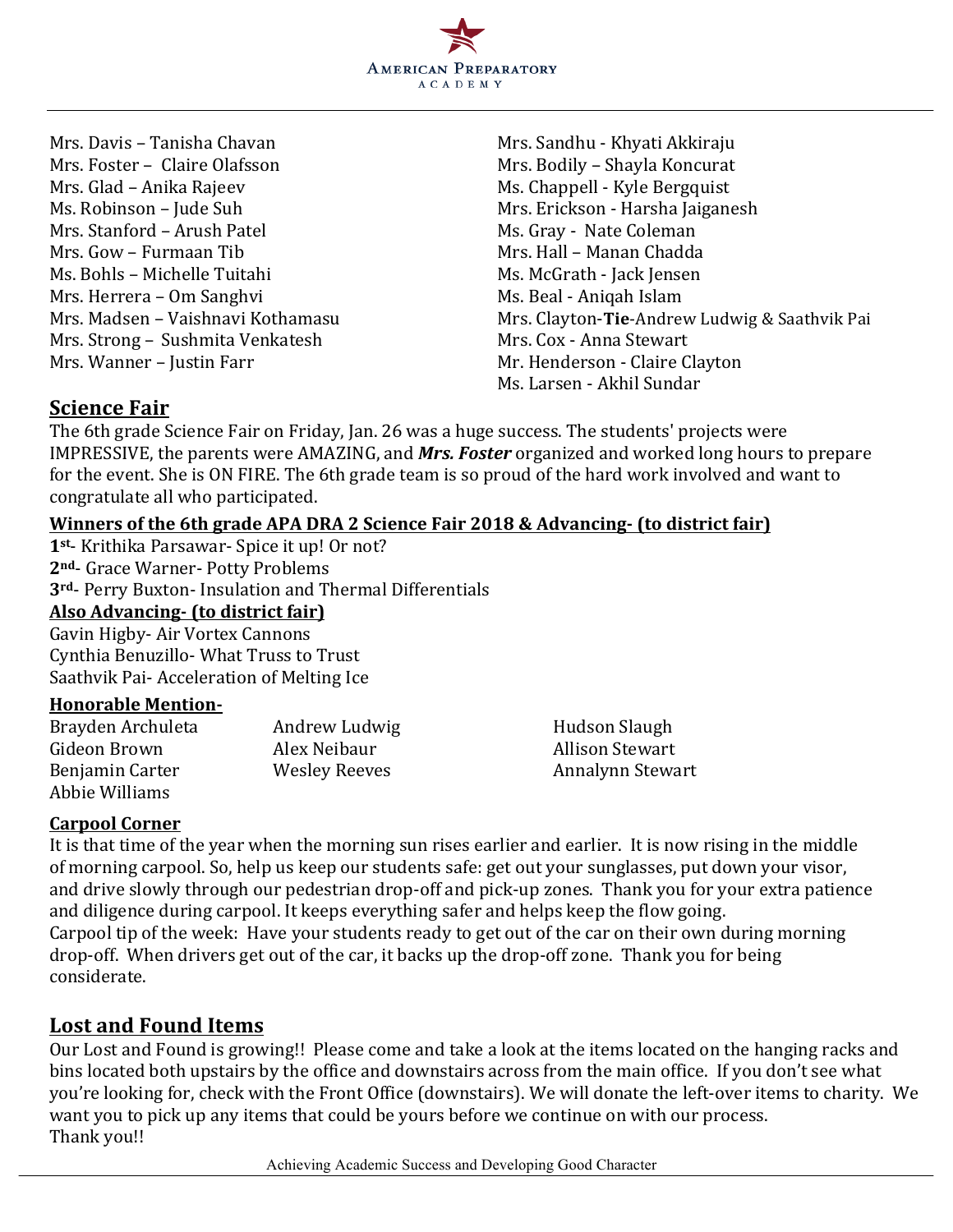

# **Girls on the Run**

WE NEED COACHES! If you are a parent, teacher, sibling, aunt, uncle, grandparent, friend (in 9th grade or above) and you want to be part of an amazing program that will change your life, then please visit the website to become a volunteer coach! The more coaches we have the more girls that will get to participate!

https://www.raceplanner.com/siteapplication/signup/Girls-on-the-Run-Utah-Volunteer-Application

## **2018-2019 School Calendar-Draft**

Attached to the electronic newsletter you will find the draft calendar for the 2018-2019 school year. Now you can arrange your vacations and time off accordingly.

### **Napkin Challenge!!**

Thank you for the napkins! We now have plenty! Hopefully we have created a memorable experience for our students where the discussion about civility and manners will stand out in their minds. Through our Character Development Program we teach "Be a P.R.O." which means professional, respectful and observant as part of our lunch buddy program. Please look for the "Be a P.R.O." flier next week for follow up information to cover at home. THANK YOU AGAIN!

## **Field Trip Donations**

This year we would like for our students to ride busses for their field trips. Our elementary students, grades 1st through 6th, take 2 field trips per year. They are coming up very quickly!!

In order to be able to provide busses, we will need your kind donation of \$11.00 per field trip or, \$22.00 per year. This service will provide a safety factor that we have not been able to provide in the past. Friends of APA (American Preparatory Education Foundation), is graciously heading up this campaign.

#### Go to the link below to make your online donation **https://www.americanprepfoundation.org/programs**

If you would prefer to send in a check, make it out to APEF.

Also, if you are able to donate a little bit more, for our families who may not be able to afford this extra cost in their budget, please feel free to do so.

## **Chores For Rory Campaign**

We are excited to announce a special campaign as part of our Week of Caring and Sharing coming in February. "Chores for Rory" is a fundraising event for the elementary students to honor their classmate Rory Moore, who passed away last fall. Our goal is for every elementary student to earn one dollar to contribute to our "Chores for Rory" fund. With the money the students raise, we are going to purchase a special playground bench in her honor. This is a great way for our elementary students to get involved and we are asking parents to help your children find simple chores they can do to earn a quarter per job. We are going to start collecting the money on Monday, February 5 and will accept donations through Friday, February 16. We encourage you to provide chores so that your children can participate. There will be collection jars in the main office and in the office at the top of the stairs. Students may put money into the jars before and after school and during recess.

## **Celebration/Re-enrollment Meetings**

It's that time of year to make a choice about your children's school. At American Prep we first fill our seats for the upcoming year with our current students. If your students are planning on attending American Prep for the 2018-2019 school year you must attend one of these meetings. We have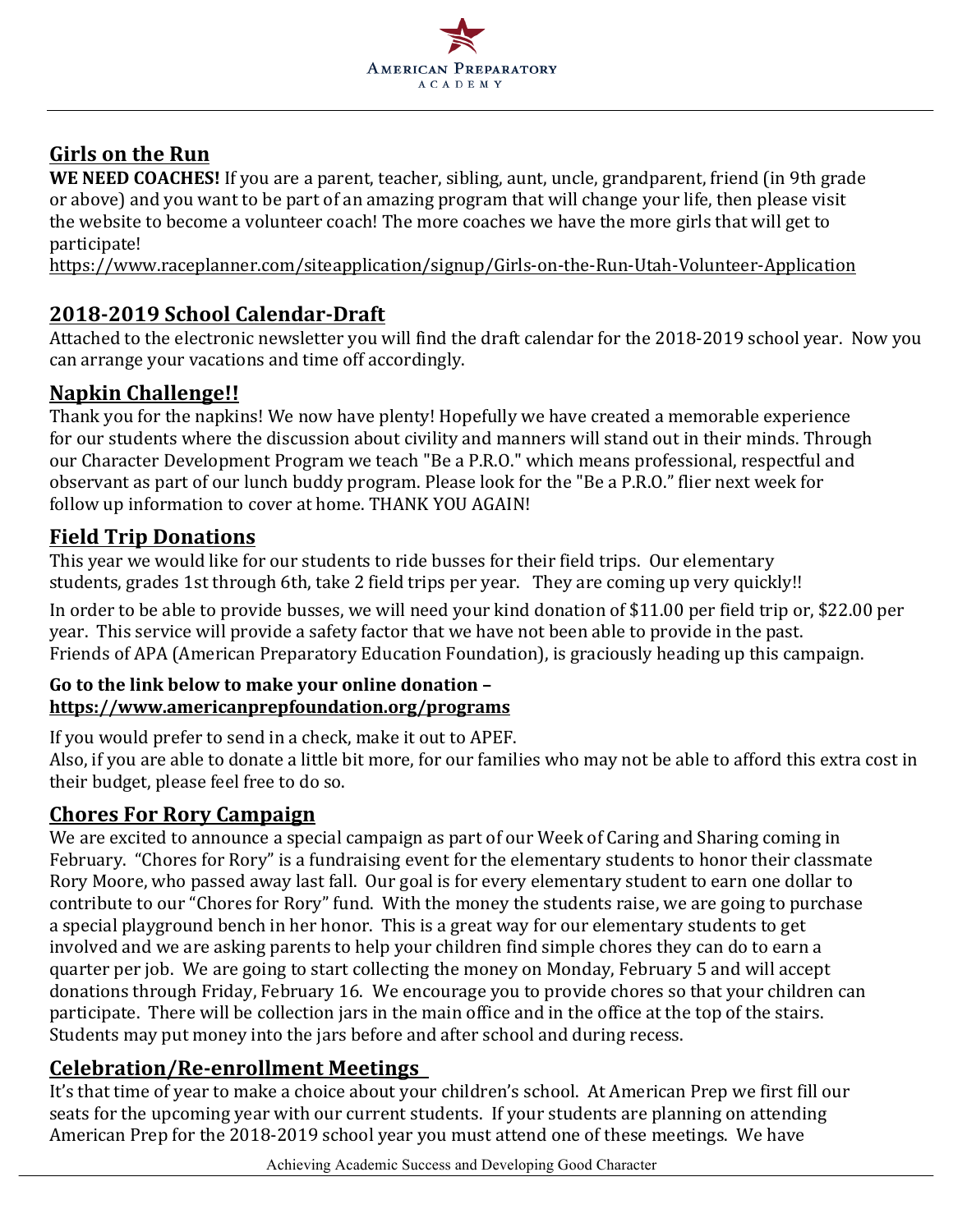

scheduled 12 meetings and are publishing these early so each family has plenty of opportunity to arrange schedules to attend. Thank you for jumping in and attending early.  $\odot$ 

Please sign up at the link below, to attend one of our meetings. We want to make sure that we have the space and your enrollment information ready for you.

http://www.signupgenius.com/go/20f0a45aea828aafc1-celebration

#### *Please note - if you will have students attending the Draper 3 campus, you will need to attend a meeting at their campus.*

*Monday, March* 5<sup>th</sup> - Annual Celebration/Re-Enrollment Meeting - 6:30 pm MP room *Tuesday, March 6<sup>th</sup> - Annual Celebration/Re-Enrollment Meeting - 2:30 pm & Gym & 6:30 pm MP* **room**

*Wednesday, March 7<sup>th</sup> - Annual Celebration/Re-Enrollment Meeting - 1:30 pm Gym & 6:30 pm MP* **room**

**Thursday, March 8th -** Annual Celebration/Re-Enrollment Meeting - 12:00 pm Upstairs MP **room.** Come eat your lunch with us and if you have extra time, volunteer until your students are out of school.

*Friday, March 9<sup>th</sup> - Annual Celebration/Re-Enrollment Meeting - 8:15 am Choir room Tuesday, March* 13<sup>th</sup> - Annual Celebration/Re-Enrollment Meeting - 2:30 pm Gym & 6:30 pm MP **room**

*Wednesday, March* 14<sup>th</sup> - Annual Celebration/Re-Enrollment Meeting - 1:30 pm Gym & 6:30 pm MP **room**

**Thursday, March 15th - Annual Celebration/Re-Enrollment Meeting 12:00 pm Upstairs MP** room. Come and eat your lunch with us and if you have extra time, volunteer until your students are out of school.

## **Be A Hero For Our Students**

Are you passionate about your child's after school programs and activities? Do you want to institute a new staff appreciation initiative? Are you concerned about APA families who are experiencing hardships? Have you dreamed of establishing a scholarship? Do you have innovative ideas about how to fundraise? Is your business looking for a sponsorship opportunity? Do you enjoy working with creative, capable individuals? Are you curious about who we are and what we do?

If you are looking for a way to contribute to APA, this is the time. *Friends of APA* is looking for volunteers with a variety of imaginative ideas, talents, and skills. We provide financial support and resources to enhance the learning environment of our students and our organization is evolving right now!

Think about the last time you contributed your time and talents to an important endeavor. How did you feel - confident, compassionate, connected? Those heroic feelings result in greater energy, less depression, and increased self-worth.

*Be* a hero for our students by giving just a few hours a month! Are you passionate about marketing, organizing, writing, photography, web design, event planning, social media, program development, donor recognition, or community outreach? *Sign up, ask questions, or provide feedback by contacting Whitney Haselden* whaselden@apamail.org

## **Sibling Enrollment**

It is time to begin enrolling our siblings for the upcoming  $2018/2019$  school year. If your student(s) have a *sibling* that will turn 5 before September 1<sup>st</sup>, or if you would like an older sibling to come to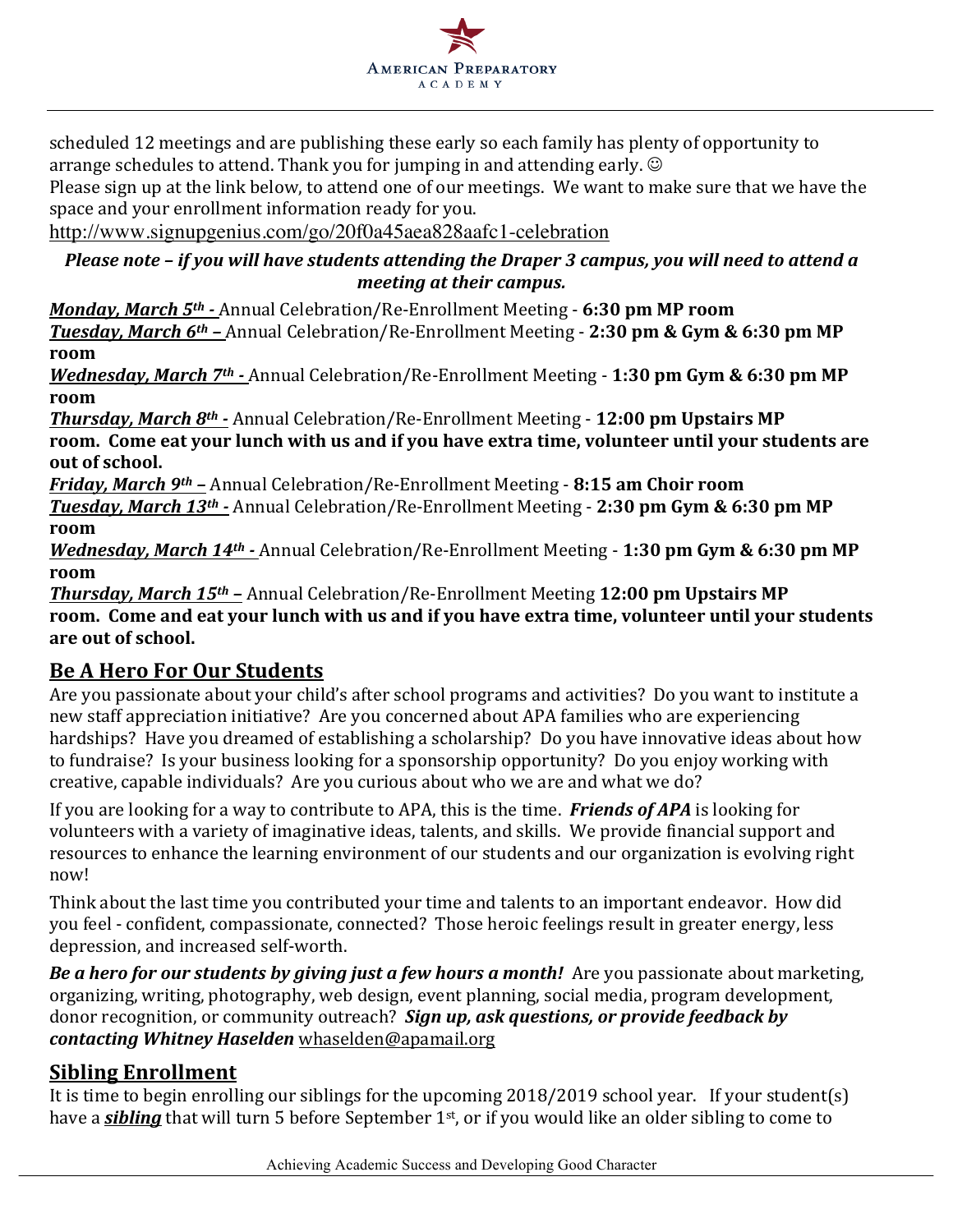

APA, please go to the link below and register your sibling. **This application is for SIBLINGS ONLY of** students currently attending one of our American Prep schools. Not, cousins, neighbors *etc.*  https://goo.gl/forms/GtxugbiplHkvHCEf2

The deadline for this application is Friday, February  $16<sup>th</sup>$ .

## *FSO Happenings*

### **Got Hours??**

Check out the FSO Bulletin Board just outside the Multi-Purpose Room. We love recognizing our amazing parent volunteers! Submit your hours to volunteerdraper2@apamail.org. We would love to see your name there too!

#### **Want to Form a Carpool?**

Looking for a carpool group? Click here to see our family directory and connect with your friends and neighbors! https://www.zeemaps.com/map?group=1567746

This information is ALWAYS on the APA website on our Draper 2 campus page under the **"Resources" tab.**

### **From Your Character Development Team**

Galaxy Quest for 5th Grade is March 9th. Galaxy Quest for 6th Grade is March 16th. Watch for more info to come.

Thank you to everyone who has sent in napkins for our Napkin Challenge. We are being blown away! Look for the grand total next Friday!

This week we had a super fun guest come visit us... the Genie from the story Aladdin came to tell us about friendship. The Genie has a way of making everyone feel included. He sang a song about making new friends and challenged all of us to "be a friend like" him!

5th and 6th grade parents... be a on the lookout for our volunteer sign up coming next week for our Galaxy Quest events (March 9th for 5th grade and March 16th for 6th grade). Thank you in advance. We can't do our events without you!

## **YEARBOOK 2017/2018!!**

We are pleased to announce that we will have a 2017/2018 yearbook!! Our wonderful Yearbook committee, Marion Minson, Jori Thomas and Mandy Brown are diligently working toward making a beautiful book to hold all of this year's memories for our students.

Our yearbook is planned to include all color pages and a sturdy soft cover. If you would like to order a hard cover, there will be a minimal additional cost.

#### **Standard Yearbook Pricing – Before 2/26/18 – This is a change!!**

Soft Cover - \$12.00

Hard Cover - \$16.00

## **Yearbook Pricing - After 2/26/18 & before 4/16/18 (Last date orders will be accepted.)**

Soft Cover - \$15.00 Hard Cover - \$20.00

**Order online at YBPay.lifetouch.com** with the Yearbook ID code: 13453318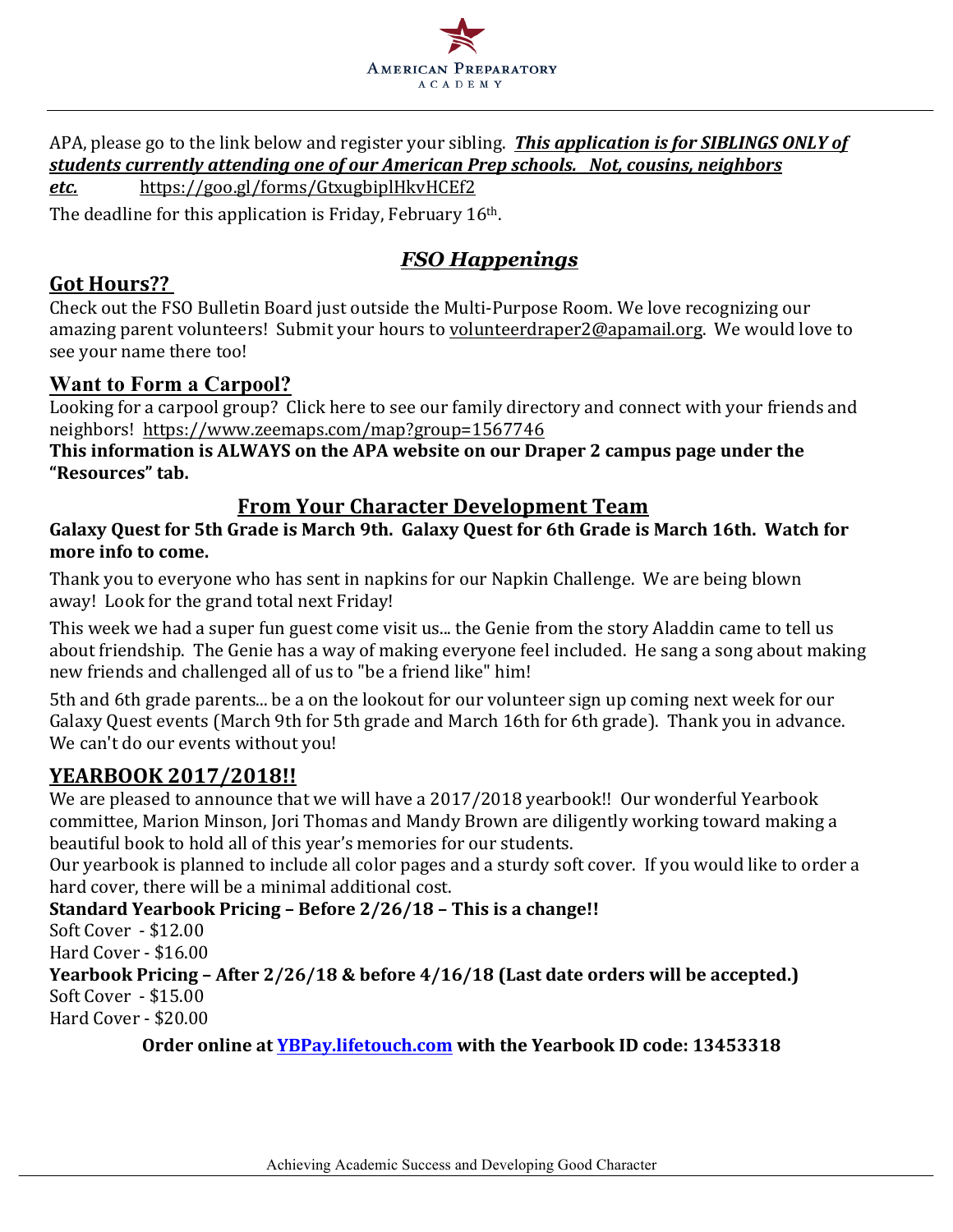

### **Pictures For The Yearbook**

Do you have pictures you would like to have considered for our Yearbook? If so, please send them to the following email address and our Yearbook committee will look at them to possibly add to our Yearbook. d2yearbook@apamail.org

## Love and Logic

#### **"Contentment as a Character Value"**

"What makes a truly happy person? Ah, the age-old question! Is it lots of stuff and lots of entertaining activities? Or... could it possibly be something that resides inside the person?

#### A truly happy person learned early in their lives how to be content whatever the **circumstances."**

To read more on this Love and Logic tip of the week, please go to the following website. https://www.loveandlogic.com/

## *SPORTS*

## **Race Cats Elite Spring Track Registration is OPEN!**

Practices will be held March 12th-June 9th Mondays and Wednesdays from 4:45pm-6:15pm at Corner Canyon High School. Optional Friday trail runs starting April.

In order to use the same jersey for both seasons, our spring track team will carry the same name as our elite fall cross country team, Race Cats Elite.

Get more information and find the registration link at http://racecats.org/home-page-2/elite-springtrack-field/

Looking forward to a great season! Coach Nan

## **High School Spring Tryout/Meeting Dates And Times**

#### **BOYS SOCCER-**

**Open Gyms/Fields-** Wed. February 7<sup>th,</sup> 2:30- 4pm, D2 gym.

Fri. February 9<sup>th</sup>, 3:30-5pm D3 field.

Wed. February  $14<sup>th</sup>$ , 2:30-4pm, D2 gym.

Fri. February  $16<sup>th</sup>$ , 3:30-5pm, D2 gym.

**TRYOUTS- Mon. & Tues. February 26th & 27th, 3:30-5pm.**

#### **GIRLS GOLF-**

Meeting-Tuesday February 27<sup>th</sup>, 3-3:30pm in the choir room.

Meet the coach and get all the year's information.

Practices will begin that next week.

#### **BOYS TENNIS-**

**TRYOUTS- Tuesday February 27th, 3:30-5pm at the South Jordan tennis courts (10866 S. Redwood rd.)** 

#### **GIRLS SOCCER-**

### **TRYOUTS- Wednesday March 7th, 2:30-4:30pm, D3 field.**

We will form a high school and a middle school team so grades 6th-12th are invited.

#### **TRACK & FIELD (COED)-**

## Meeting- Monday February 12<sup>th</sup>, 3pm, D3 choir room.

You will get information on the season and those interested will be asked to commit to the season.